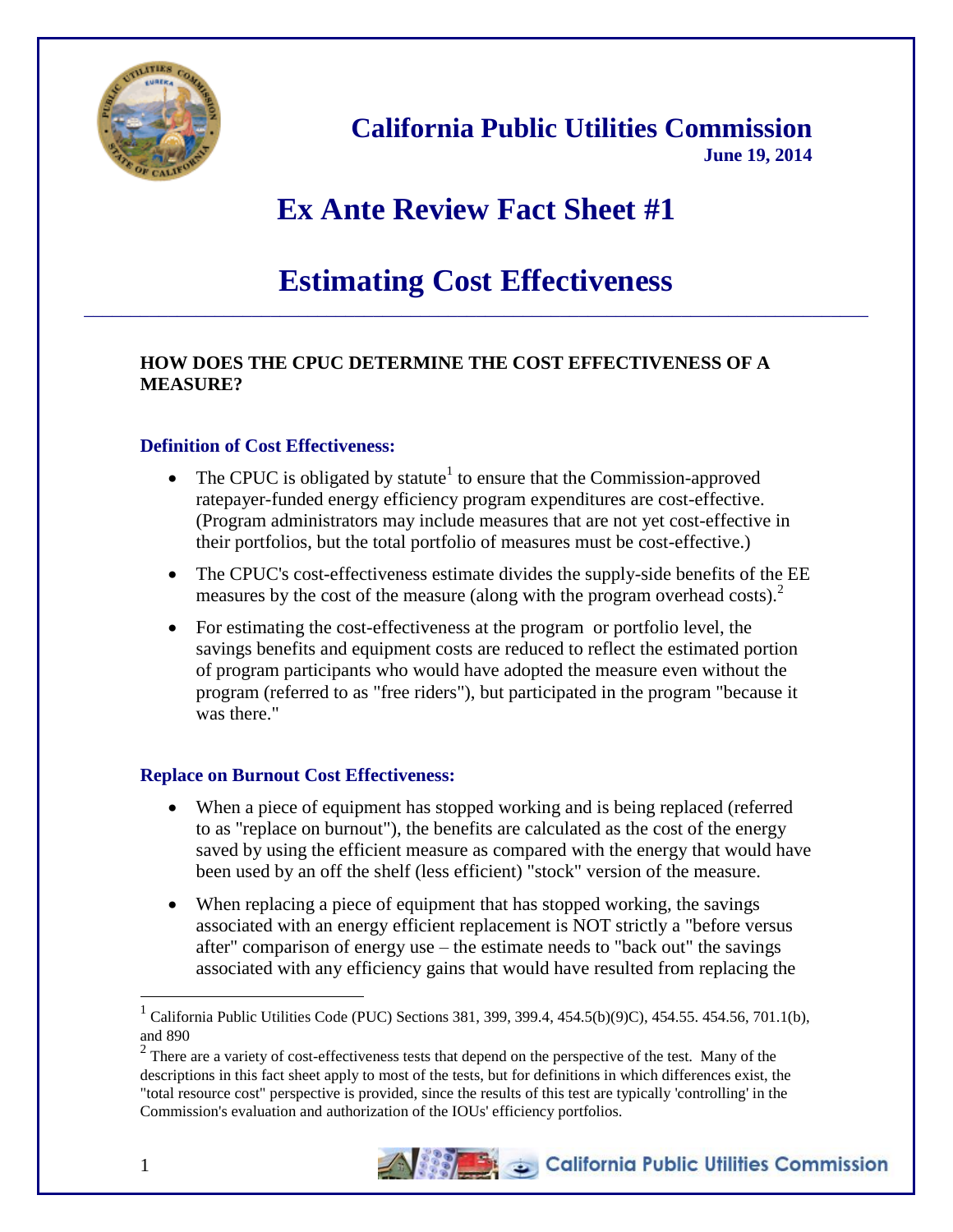burned out equipment with a stock version, since there typically will have been some efficiency gains from technological advances even in the stock equipment since the time at which the previously installed equipment was purchased.

 The cost of the measure is calculated as the incremental cost of the efficient version of measure above the cost of the equivalent "stock" measure for replace on burnout measures.

#### **Early Retirement Cost Effectiveness:**

- If equipment that is still functioning is being replaced early because of being program induced and energy savings benefits (referred to as "early retirement"), then the remaining life of the existing equipment is estimated and adjustments are made to the benefits and the costs.
- For the benefits adjustment, the savings estimate for the portion of the estimated life of operation of the new equipment that overlap with the remaining useful life of the existing equipment are increased from the replace on burnout estimate, by calculating them as a straight "before versus after" comparison of energy use.
- The costs are also increased to reflect the "time value of money," since early retirement results in the customer purchasing new equipment earlier than waiting until the existing equipment burned out.

# **HOW DO CODES AND STANDARDS AND "INDUSTRY STANDARD PRACTICE" FIT INTO COST-EFFECTIVENESS ESTIMATES?**

### **Codes and Standards and Industry Standard Practice:**

- Because of the statutory cost-effectiveness obligation and also in light of the fact that efficiency programs essentially use funds from customers who do not participate in programs to help pay for the efficiency measures of customers who do participate (by virtue of choosing to install the efficient equipment instead of stock equipment), to help participating customers pay down the cost of their efficiency measure (and program overhead) – the general CPUC policy is to use efficiency program funds only to pay for voluntary measures that exceed codes and standards or "industry standard practice" (essentially, the code or standard practice represents the "stock equipment" referenced in the cost-effectiveness discussion).
- In general, CPUC policy is not intended to take money from some customers and give it to other customers to help them pay for equipment that is legally required (i.e., needed by the customer to meet building code or an air quality requirement) or that is determined to be in use as a "standard practice" in the relevant industry.
- The savings estimates for efficiency measures are typically calculated as the "above code" or "above standard practice" portion of the savings from energy